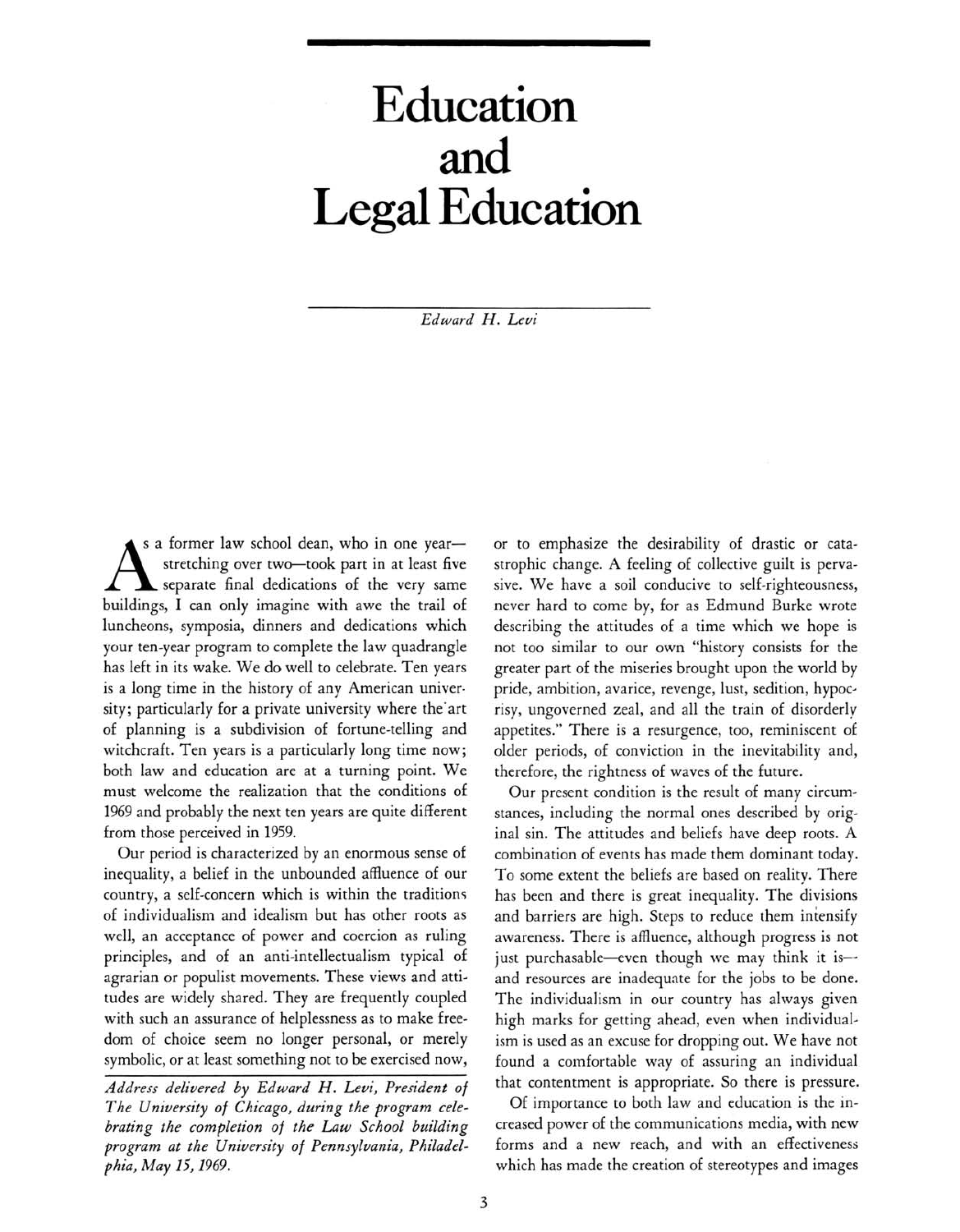<sup>a</sup> national endeavor. The stereotypes and images not only substitute for thought and discussion, they also substitute for experience. There have been times in the past when our country has had <sup>a</sup> special failing for platitudes. Now the combination of affiuence, delayed entry into the world of doing, and the kind of education we have developed has made <sup>a</sup> large segment of the population more dependent upon what it is repeatedly told for its view of reality. It is not the world which is made available to the individual, but someone else's conception of it, telling him not only what is said to go on, but defining for him, in lieu of the real thing, what his reactions are. The individual is enveloped in this stuff. He is hard to reach-where does one begin?—and education is much more difficult.

for education for many people in our country. espite all the talk about the knowledge explosion and the rat race, we have <sup>a</sup> leisurely pace At least we can say the education is long in time. Our motto seems to be "the longer, the better." Many more people are going to college and many more are going to graduate school. We have made <sup>a</sup> fetish about general education, confusing it with liberal education. We have contrasted liberal education with professional, sometimes called vocational training, meaning by this contrast that liberal education is not serious, or is not held to <sup>a</sup> high standard of proficiency, or that it is too serious, since it is concerned with self-development, to be turned to practical ends. In <sup>a</sup> peculiar although historic way, liberal education is often equated with amateurism. As Robert Brustein has cogently written, "the word amateur comes from the Latin verb, to lovepresumably because the amateur is motivated by passion rather than money. Today's amateur, however, seems to love not his subject but himself." Since he frequently has not known any subject well enough to do anything with it, he often has not learned how to read, write or think very well. So he goes on to do graduate work, or enters <sup>a</sup> law school or some other professional school.

If he goes to graduate school it is likely he does this not because he wishes to learn how to do research, but rather because he would like to get the credentials so that he can become a teacher of other students who will go to college as he did and then on to graduate school for the same reasons. The process is self-sustaining. The professional schools are in <sup>a</sup> separate category, although the lines are blurred. In general one can say the overwhelming trend is to build up more graduate programs and more professional schools, including for example, schools of business. It is <sup>a</sup> matter of some prestige to have the graduate or professional training begin as late as possible and to go on for as long <sup>a</sup> period as can be justified. Medicine is <sup>a</sup> good example. Not so long ago <sup>a</sup> medical student was expected to spend one year as an intern; now it is almost necessary that he spend two or three years more as <sup>a</sup> resident, or perhaps five or six or more for some specialties. He may be well in his thirties when this part of his training is over. Or, take the law schools. There was <sup>a</sup> time when we hardly had them. Then we began increasing the number of pre-law years required in college. In <sup>1925</sup> only one state required as much as two years of college before beginning law school. Today the general minimum is to require three years of college, and leading law schools, such as the University of Pennsylvania Law School, proudly require four. All this is regarded as good. But I wonder.

Education is costly. It costs the student. It costs society. For the student, <sup>a</sup> requirement of added years of formal study preempts part of his life. Should we not have as <sup>a</sup> mild principle: the required period of formal training will be as short as possible consistent with its proper purpose? To lengthen the period in order to screen or limit entry into the professions or because this is <sup>a</sup> result of the characteristic behavior of guilds, or adds prestige-these do not seem to come within <sup>a</sup> proper purpose. Our society has an educational burden which it has not met. The need is greatest at the preschool, primary and secondary level. It is wasteful tq misallocate educational resources-to keep the total period any longer than necessary is wrong. There are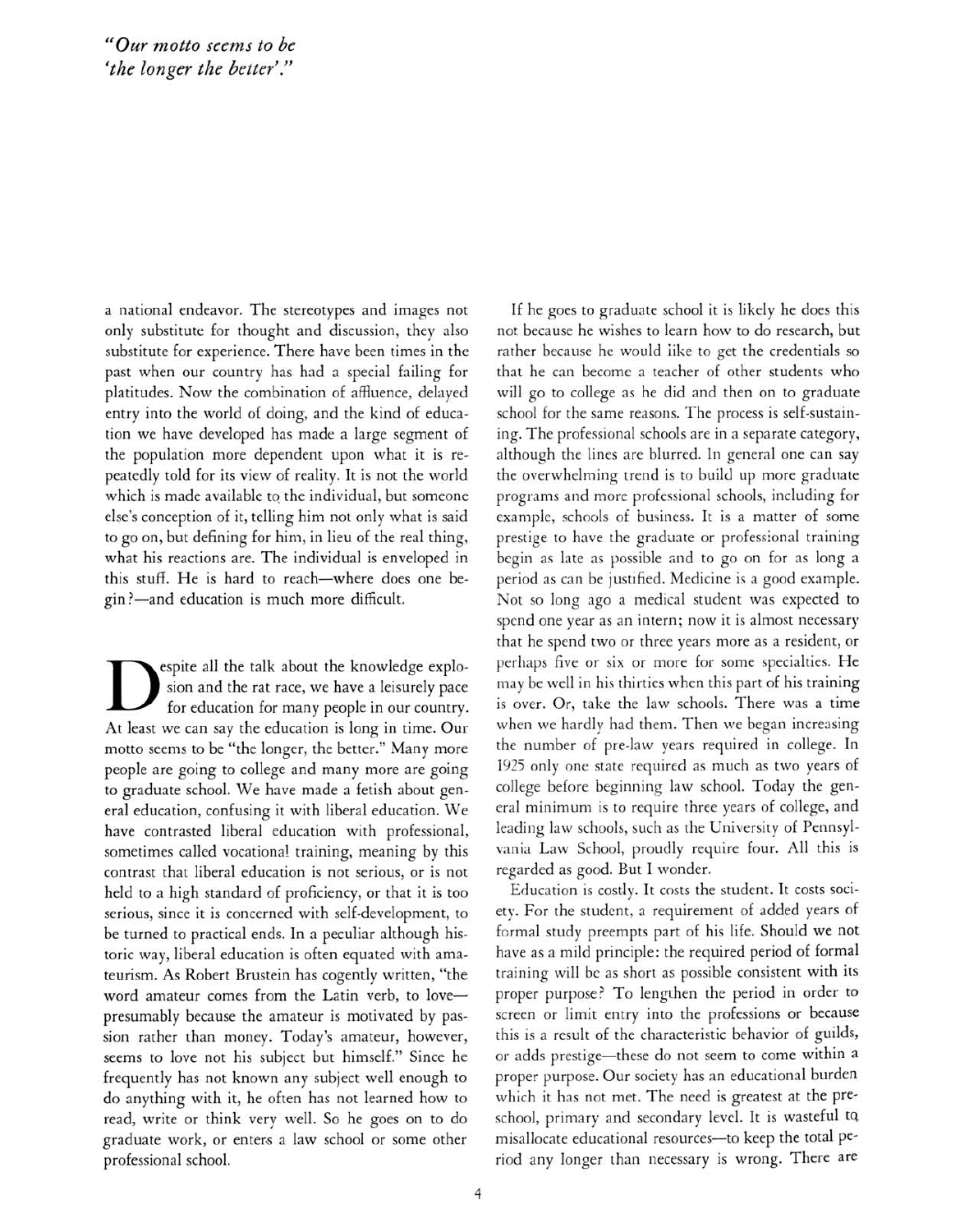other consequences of the present system. We have isolated <sup>a</sup> substantial segment of the population, denying to it experiences which it wants and needs. At the same time we have encouraged the megalomania of colleges and universities by demanding they behave as substitutes for the world at large and for the agencies of government. Thus, we have weakened the intellectual aims and life of the universities, and we have deprived students <sup>a</sup> chance to develop skills and even wisdom by working on tasks outside formal education. The results should give us pause.

 $\overline{O}$ <sup>a</sup> festive occasion such as this it would be nice to conclude that these doubts and questions do not concern law schools. Perhaps they don't. I hope the merits of our great law schools are obvious. Their intellectual standards are often high. They are teaching institutions in which the students share to an amazing degree in the creativity of research in the humanistic tradition. The unity of subject matter and interest and the method of instruction, which as an ideal, anyway, compels participation, not only create an intellectual community, but they provide <sup>a</sup> training in the liberal arts not otherwise given in most academic programs. We should take note that these qualities are insufficient in the minds of those who call for more social science training or research in law schools, decry the overemphasis on the case method—which in its pure form surely has not existed for generations—and decry the emphasis on case law, believe that law students should be able to take broadening courses outside of law in other departments of the university, feel strongly that some further training in service and more explicitly in processes of law reform should somehow be <sup>a</sup> greater part of the law student's experience. I do not know whether the call for <sup>a</sup> more practical training has waned or has become lost in the effort to staff antipoverty and similar programs. On all these points of criticism, the law schools over the last forty years-and nothing in this area is entirely new of course—have made certain adjustments and accommodations. In addition, the schools have developed, and particularly in the foreign field, intensive graduate programs of their own. But I believe it is fair to say that law schools deserve their distinction because of their dedication to the application of structured thought, with precision and persuasion, to complex human problems and transactions. This is a great contribution which, in itself, invites questions.

There are three questions. I do not suggest the answers are obvious. The first is, accepting what the law school's greatest strength is, would it not be possible to give this basic training within <sup>a</sup> two-year rather than <sup>a</sup> three-year period. I believe there is general acceptance of the view that for many students the guts of what <sup>a</sup> law school has to teach have been given within two years. The coverage would not be as great. But the suggestion is not to wipe out <sup>a</sup> third, fourth or fifth year, but rather to give <sup>a</sup> reasonable early termination point for those who wish to leave formal law training after two years of study. What an extraordinary constructive challenge to the rest of the academic world it would be if law schools took this step! I don't think they will.

The second question is why should law schools, now that some of the malaise of undergraduate and graduate education is perceived, insist that their students have completed <sup>a</sup> four-year program before their law study is commenced? I am not sure there is even <sup>a</sup> doubt but that undergraduates could do just as well as graduates in formal law study. The argument has rather been that <sup>a</sup> broad liberal arts training or perhaps <sup>a</sup> general education was necessary to make <sup>a</sup> man or <sup>a</sup> woman <sup>a</sup> good lawyer or <sup>a</sup> public servant. But law is <sup>a</sup> liberal arts training. It is one of the best. I realize the argument is that law training will replace other study, although we are not usually sure what this is. It is <sup>a</sup> fallacy, in any event, and one with particular significance for the age which we seem to be entering, to assume that education must come in these college years or not at all. We must work toward <sup>a</sup> period in which not only is self-education understood to be the